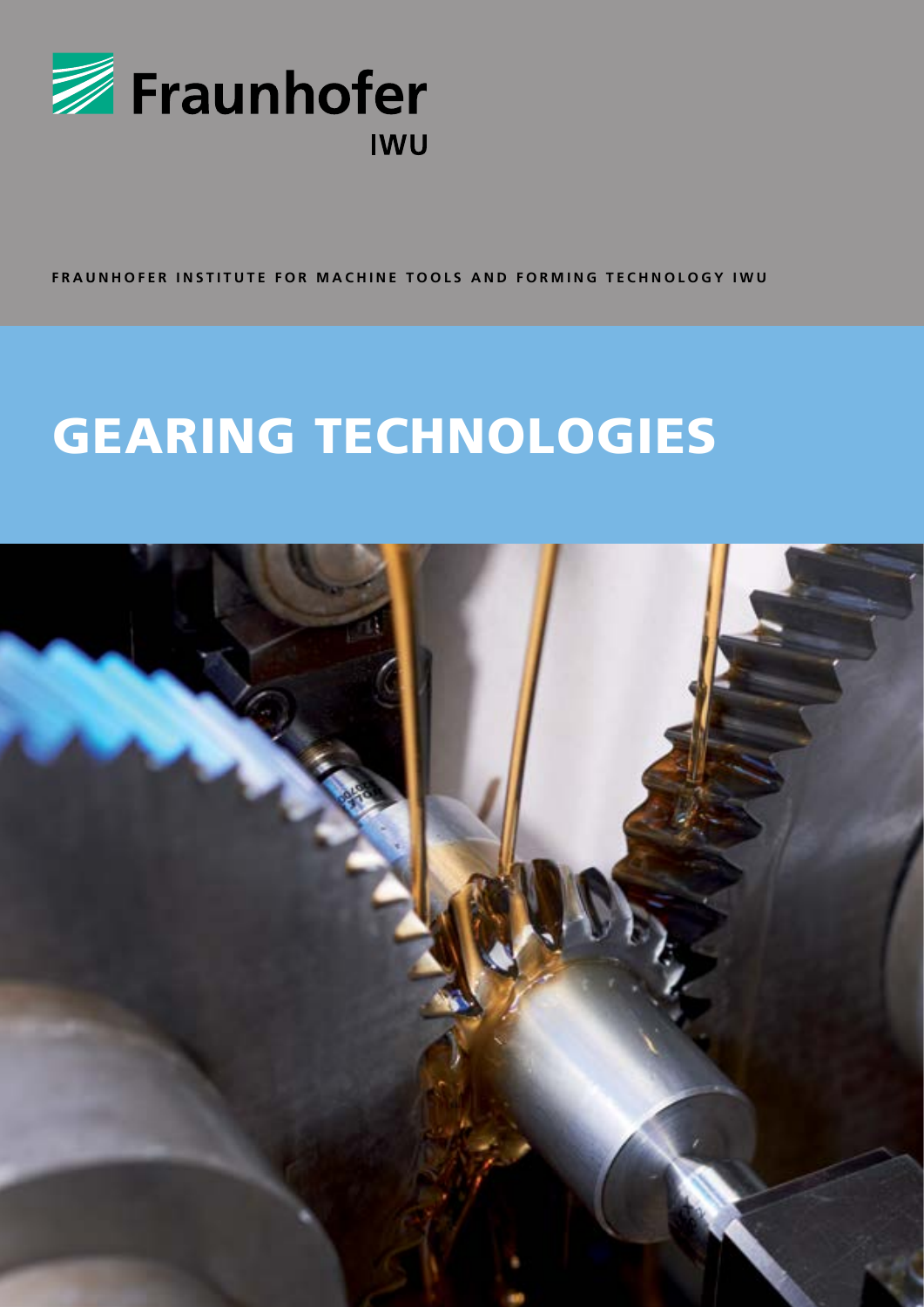



#### **Process**

Cross-rolling with round tools is a partial forming process with rolling kinematics between tool geometry and the emerging workpiece profile. The rotationally symmetric pre-form is clamped between two tips in the axial direction. The formation of the gear profile using rolling kinematics is achieved by means of a process in which the tool teeth penetrate in a radial direction in relation to the diameter. The rolling process is split into the three phases of initial rolling, penetration and calibration. The round rolling processes using two and three profiled tools are industry-oriented.

In particular, as far as rolling of so-called high gears is concerned, the new results open up huge market potential by comparison to the (currently dominant) metal-cutting production technologies.

Improvements to final component characteristics (carrying capability, root strength of teeth, surface quality and minimum quenching distortion) result from a surface hardness depending on strain hardening and a contour-related fiber structure. Process-related advantages emerge due to the very short cycle times and the fact that chip disposal is no longer required.

### **Process advantages**

- Short process times
- No waste caused by forming production as well as no chip disposal
- Increase in strength of tooth contour as a result of strain hardening up to 100 percent (at tooth root range)
- Mirror-finish surface contours ( $Rz = 1.5 \mu m$ ,  $Ra = 0.5 \mu m$ )
- Contour-related fiber structure
- Reduced notch sensitivity and increased fatigue strength

#### **Rolling process with two tools**







#### **Profiles producible by rolling**

- Spur gears from modules 0.5 to 4.5 (parameter-dependent)
- Diverse screw geometries up to 8 mm module
- Pitch-free hollow profiles up to Ø 200 mm
- Special profiles on request up to  $\varnothing$  300 mm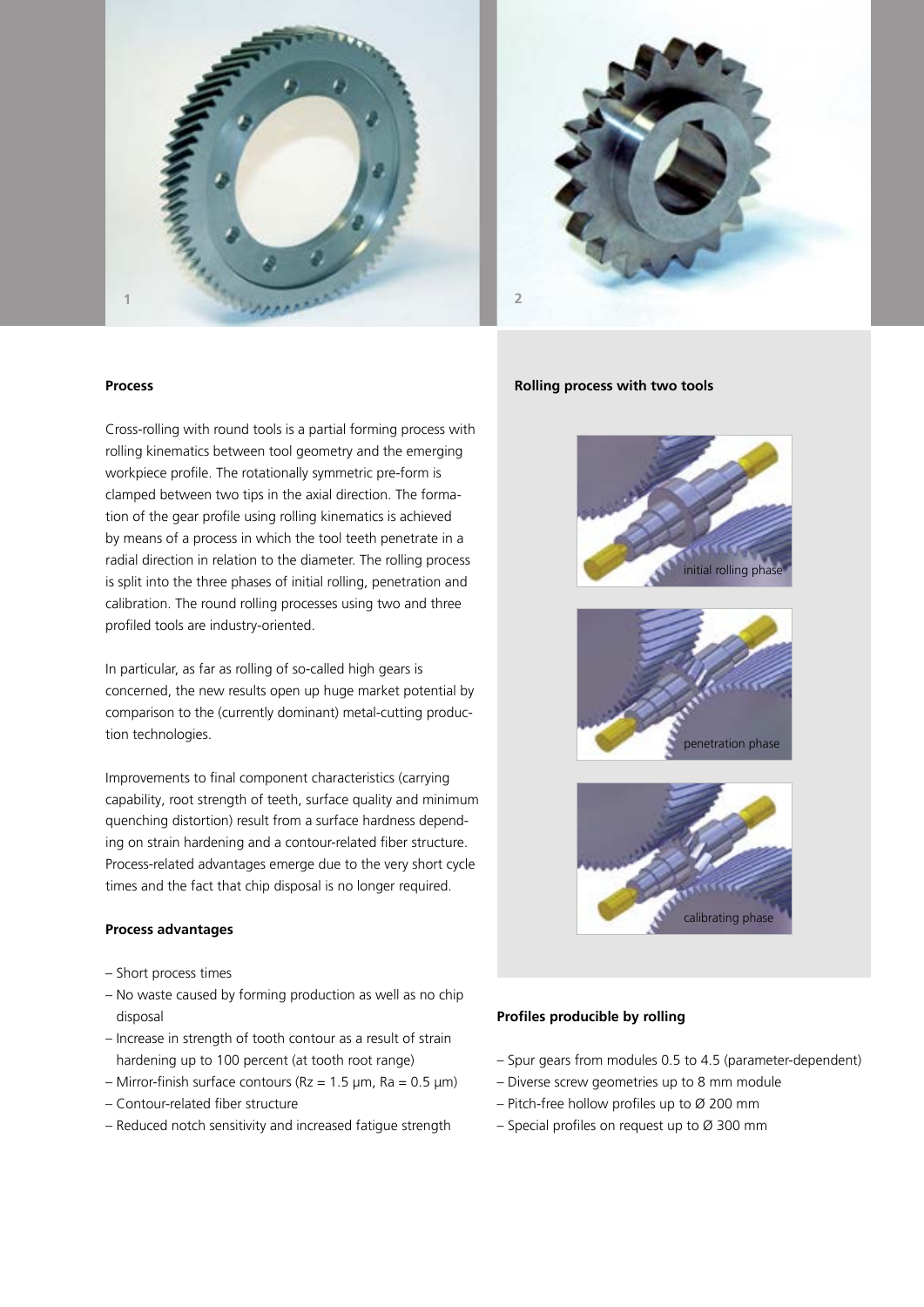



## **State-of-the-art Gear manufacturing using rolling technologies**



Stub-tooth gearing (tooth height coefficient  $y = 1$ )



Normal gearing (tooth height coefficient  $y = 1..2$ )

## **Latest results from Fraunhofer IWU**



High gearing (tooth height coefficient  $y > 2$ )

## **Research status**

The Fraunhofer IWU has succeeded in achieving total tooth height coefficients up to  $y = 2.8$  (especially in high gears). It shows that within certain limits it is also possible to manufacture high gears using rolling technologies. Future research and development aims at initiating further studies to optimize the tooth quality and to verify the industrial rolling limits for high gearing.

#### **Range of rollable parts**

- Spur gears (straight and helical teeth)
- Finish rolling, surface optimization
- Pre-forming: tempering and hobbing components
- Hollow and groove geometries
- Stub tooth gears and knurling wheels
- Worm gears and thread profiles
- Rotor and compressor components

#### **Range of services**

- Feasibility studies and prototype production as well as support during transfer to serial production
- Calculation, design and construction of rolling tools (spur gears, worm and special profiles)
- Finish rolling processes for increasing the strength of pretoothed initial forms
- Determination of optimum process and machine parameters (process optimizations)
- Coordination and design of process chains
- Tool life studies and estimates of commercial viability
- Material investigations (texture, contour-related fiber structure, distribution of microhardness)
- Consulting and intermediary service for purchases of rolling tools and profile rolling machines
- FEM simulation and tool load analysis (Forge, Simufact, Ansys)
- Standardized measurement of components according to DIN 3962/ISO 1328
- Tool life investigations (Woehler fatigue test)
- Investigations on wear and lubricants on testing equipment FZG-gear-strain according to DIN ISO 14635
	- **1** *Truck axle drive*
	- **2** *Straight toothed test gear*
	- $m<sub>n</sub> = 4.5$  mm
	- **3** *Reverse gear*
	- **4** *Toothed gearshaft*